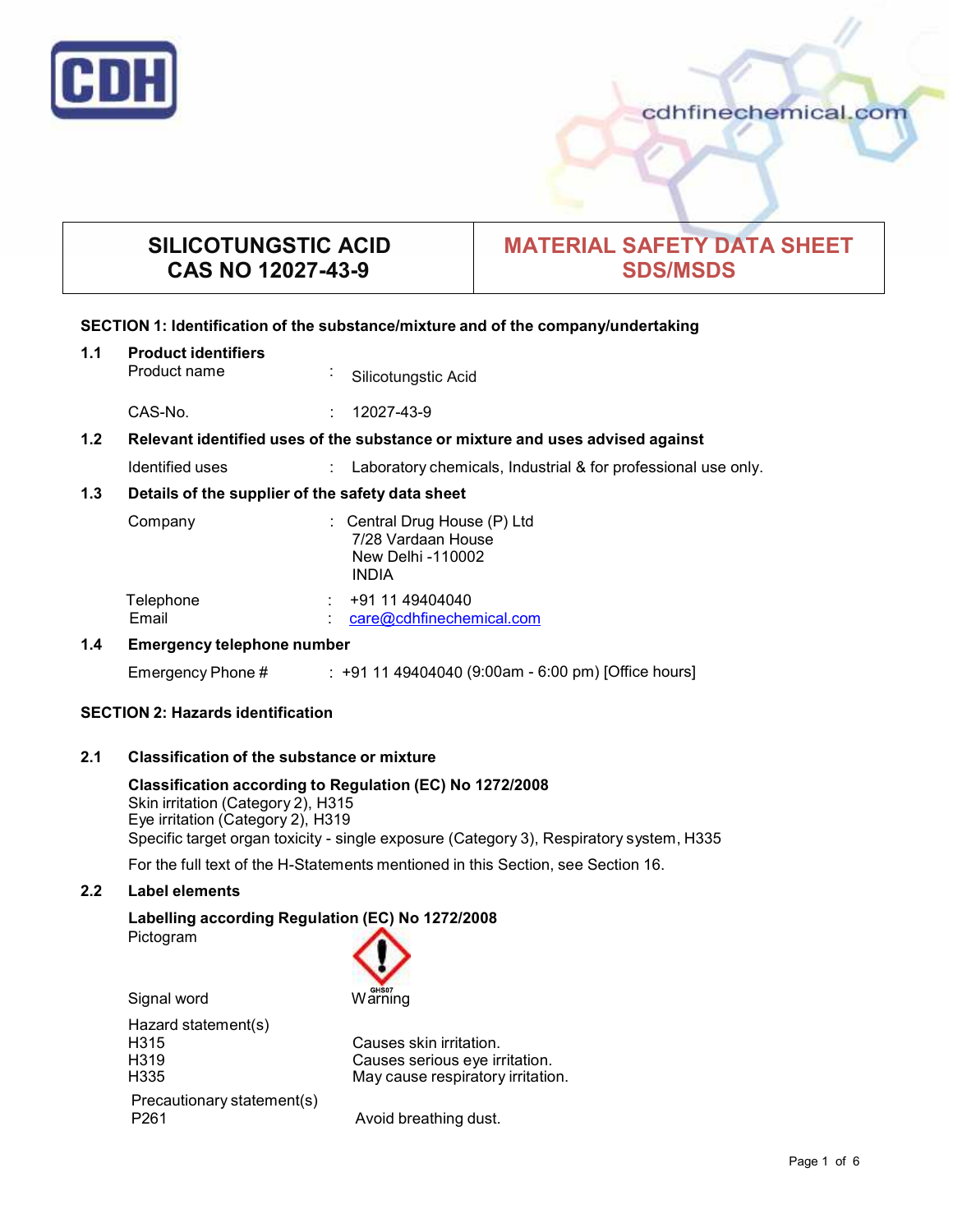| P305 + P351 + P338  | IF IN EYES: Rinse cautiously with water for several minutes. Remove<br>contact lenses, if present and easy to do. Continue rinsing. |
|---------------------|-------------------------------------------------------------------------------------------------------------------------------------|
| Supplemental Hazard | none                                                                                                                                |

Supplemental Hazard **Statements** 

### **2.3 Other hazards**

This substance/mixture contains no components considered to be either persistent, bioaccumulative and toxic (PBT), or very persistent and very bioaccumulative (vPvB) at levels of 0.1% or higher.

#### **SECTION 3: Composition/information on ingredients**

#### **3.1 Substances**

| Synonyms         | : Silicotungstic acid                               |
|------------------|-----------------------------------------------------|
| Formula          | : $H_4O_{40}$ SiW <sub>12</sub> · xH <sub>2</sub> O |
| Molecular weight | $: 2,878.17$ g/mol                                  |
| CAS-No.          | $: 12027 - 43 - 9$                                  |
| EC-No.           | $: 234 - 719 - 8$                                   |

| Component                       | Hazardous ingredients according to Regulation (EC) No 1272/2008 | <b>Classification</b>                           | Concentration |
|---------------------------------|-----------------------------------------------------------------|-------------------------------------------------|---------------|
| 12-Wolframosilicic acid hydrate |                                                                 |                                                 |               |
| CAS-No.                         | 12027-43-9                                                      | Skin Irrit. 2; Eye Irrit. 2; STOT $\le$ = 100 % |               |

SE 3; H315, H319, H335

For the full text of the H-Statements mentioned in this Section, see Section 16.

## **SECTION 4: First aid measures**

#### **4.1 Description of first aid measures**

#### **General advice**

Consult a physician. Show this safety data sheet to the doctor in attendance.

#### **If inhaled**

EC-No.

If breathed in, move person into fresh air. If not breathing, give artificial respiration. Consult a physician.

#### **In case of skin contact**

Wash off with soap and plenty of water. Consult a physician.

234-719-8

## **In case of eye contact**

Rinse thoroughly with plenty of water for at least 15 minutes and consult a physician.

#### **If swallowed**

Never give anything by mouth to an unconscious person. Rinse mouth with water. Consult a physician.

## **4.2 Most important symptoms and effects, both acute and delayed** The most important known symptoms and effects are described in the labelling (see section 2.2) and/or in section 11

**4.3 Indication of any immediate medical attention and special treatment needed** No data available

#### **SECTION 5: Firefighting measures**

**5.1 Extinguishing media**

## **Suitable extinguishing media** Use water spray, alcohol-resistant foam, dry chemical or carbon dioxide.

**5.2 Special hazards arising from the substance ormixture** Tungsten oxide, silicon oxides

# **5.3 Advice for firefighters**

Wear self-contained breathing apparatus for firefighting if necessary.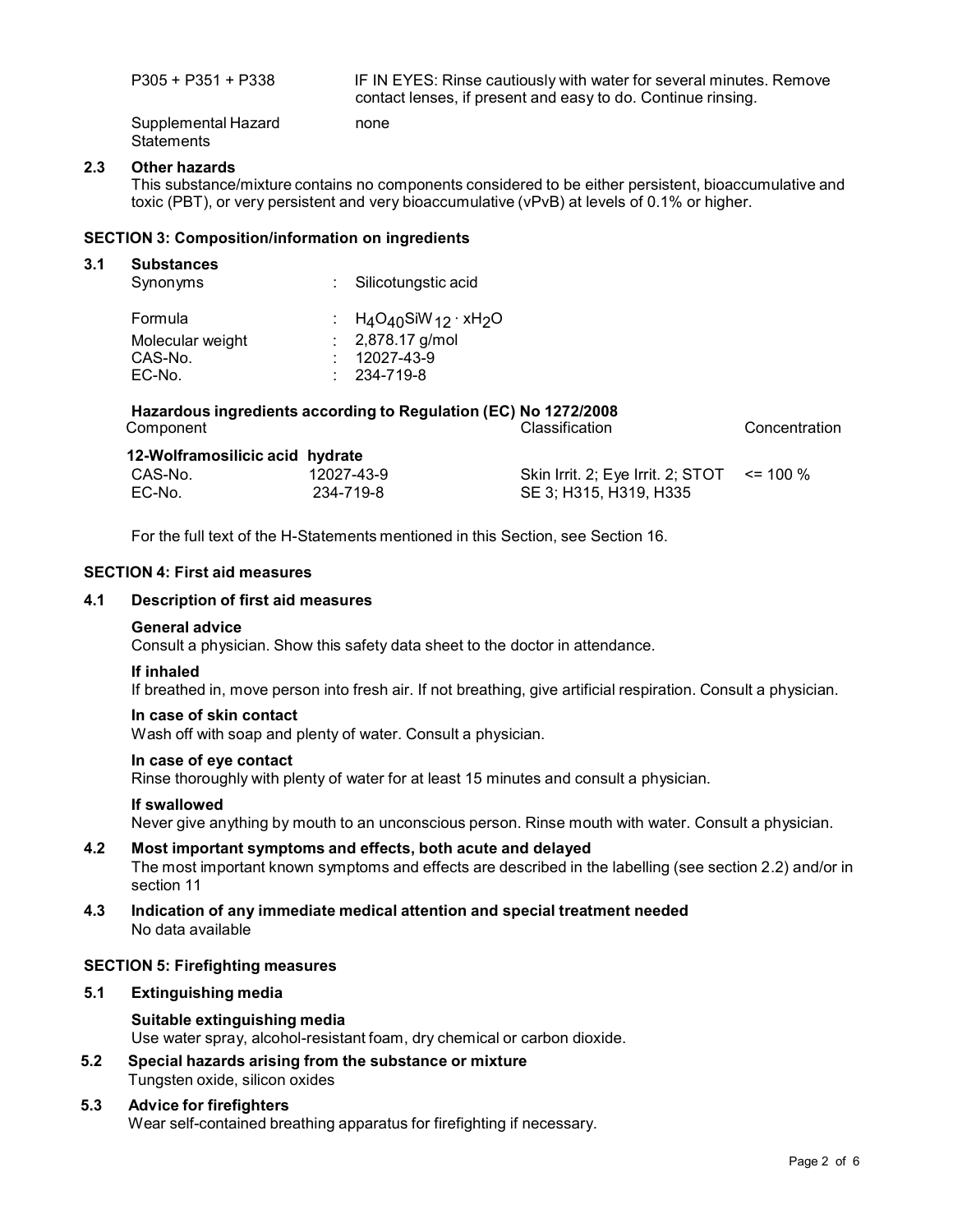## **5.4 Further information**

No data available

## **SECTION 6: Accidental release measures**

#### **6.1 Personal precautions, protective equipment and emergency procedures**

Use personal protective equipment. Avoid dust formation. Avoid breathing vapours, mist or gas. Ensure adequate ventilation. Evacuate personnel to safe areas. Avoid breathing dust. For personal protection see section 8.

- **6.2 Environmental precautions** Do not let product enter drains.
- **6.3 Methods and materials for containment and cleaning up** Pick up and arrange disposal without creating dust. Sweep up and shovel. Keep in suitable, closed containers for disposal.
- **6.4 Reference to other sections**

For disposal see section 13.

## **SECTION 7: Handling and storage**

## **7.1 Precautions for safe handling**

Avoid contact with skin and eyes. Avoid formation of dust and aerosols. Provide appropriate exhaust ventilation at places where dust is formed. For precautions see section 2.2.

# **7.2 Conditions for safe storage, including any incompatibilities** Store in cool place. Keep container tightly closed in a dry and well-ventilated place.

strongly hygroscopic Storage class (TRGS 510): Combustible Solids

**7.3 Specific end use(s)** Apart from the uses mentioned in section 1.2 no other specific uses are stipulated

## **SECTION 8: Exposure controls/personal protection**

### **8.1 Control parameters**

## **8.2 Exposure controls**

## **Appropriate engineering controls**

Handle in accordance with good industrial hygiene and safety practice. Wash hands before breaks and at the end of workday.

# **Personal protective equipment**

## **Eye/face protection**

Safety glasses with side-shields conforming to EN166 Use equipment for eye protection tested and approved under appropriate government standards such as NIOSH (US) or EN 166(EU).

#### **Skin protection**

Handle with gloves. Gloves must be inspected prior to use. Use proper glove removal technique (without touching glove's outer surface) to avoid skin contact with this product. Dispose of contaminated gloves after use in accordance with applicable laws and good laboratory practices. Wash and dry hands.

#### **Body Protection**

Impervious clothing, The type of protective equipment must be selected according to the concentration and amount of the dangerous substance at the specific workplace.

#### **Respiratory protection**

For nuisance exposures use type P95 (US) or type P1 (EU EN 143) particle r (US) or type ABEK- P2 (EU EN 143) respirator cartridges. Use respirators and components tested and approved under appropriate government standards such as NIOSH (US) or CEN (EU).

## **Control of environmental exposure**

Do not let product enter drains.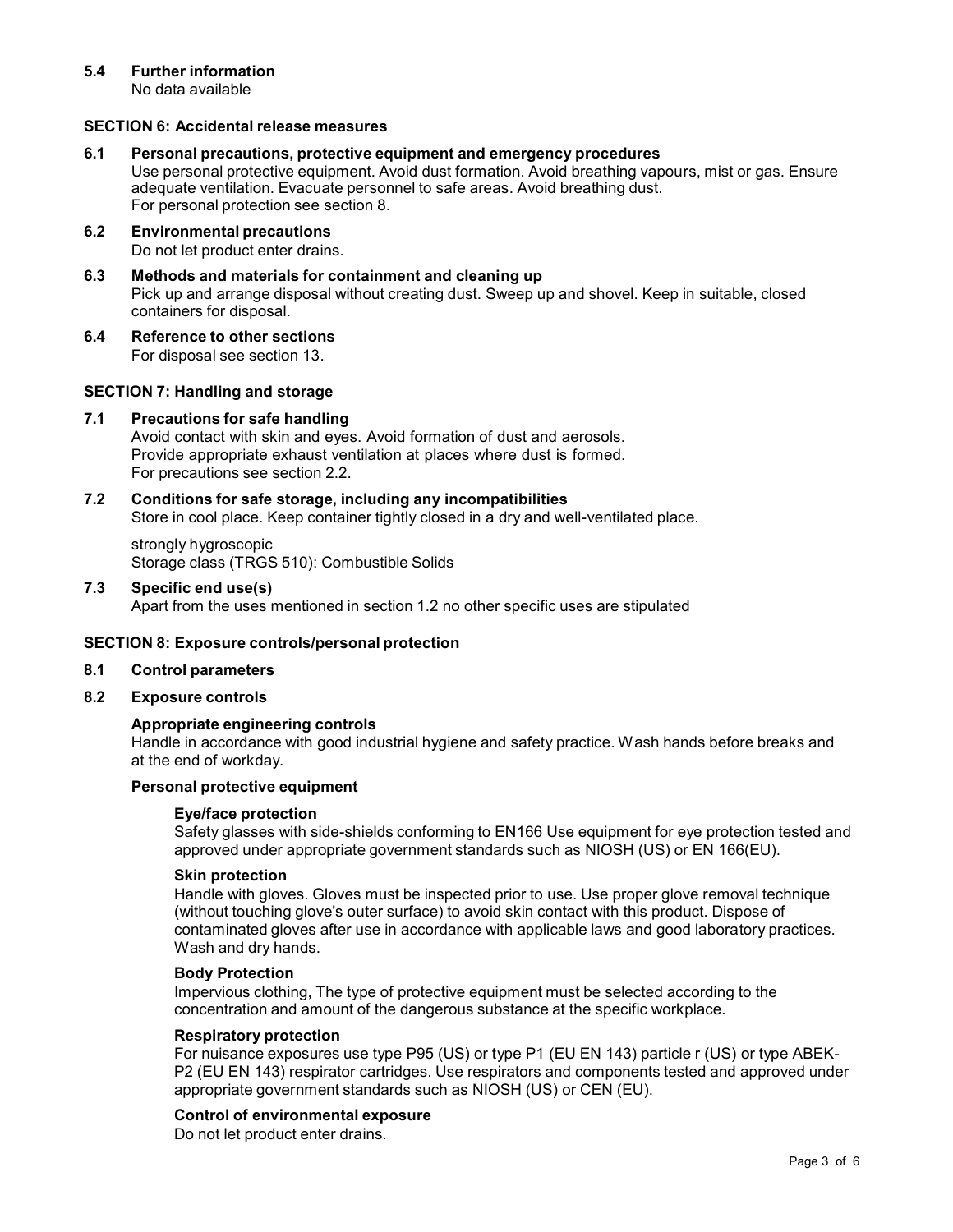# **SECTION 9: Physical and chemical properties**

# **9.1 Information on basic physical and chemical properties**

| a) | Appearance                                         | Form: solid       |
|----|----------------------------------------------------|-------------------|
| b) | Odour                                              | No data available |
| c) | <b>Odour Threshold</b>                             | No data available |
| d) | pH                                                 | No data available |
| e) | Melting point/freezing<br>point                    | No data available |
| f) | Initial boiling point and<br>boiling range         | No data available |
| g) | Flash point                                        | Not applicable    |
| h) | Evaporation rate                                   | No data available |
| i) | Flammability (solid, gas)                          | No data available |
| j) | Upper/lower<br>flammability or<br>explosive limits | No data available |
| k) | Vapour pressure                                    | No data available |
| I) | Vapour density                                     | No data available |
| m) | Relative density                                   | No data available |
| n) | Water solubility                                   | No data available |
| o) | Partition coefficient: n-<br>octanol/water         | No data available |
| p) | Auto-ignition<br>temperature                       | No data available |
| q) | Decomposition<br>temperature                       | No data available |
| r) | Viscosity                                          | No data available |
| s) | <b>Explosive properties</b>                        | No data available |
| t) | Oxidizing properties                               | No data available |
|    | Other safety information                           |                   |

**9.2 Other safety information** No data available

# **SECTION 10: Stability and reactivity**

- **10.1 Reactivity** No data available
- **10.2 Chemical stability** Stable under recommended storage conditions.
- **10.3 Possibility of hazardous reactions** No data available
- **10.4 Conditions to avoid** No data available
- **10.5 Incompatible materials** Strong oxidizing agents
- **10.6 Hazardous decomposition products** Hazardous decomposition products formed under fire conditions. - Tungsten oxide, silicon oxides Other decomposition products - No data available In the event of fire: see section 5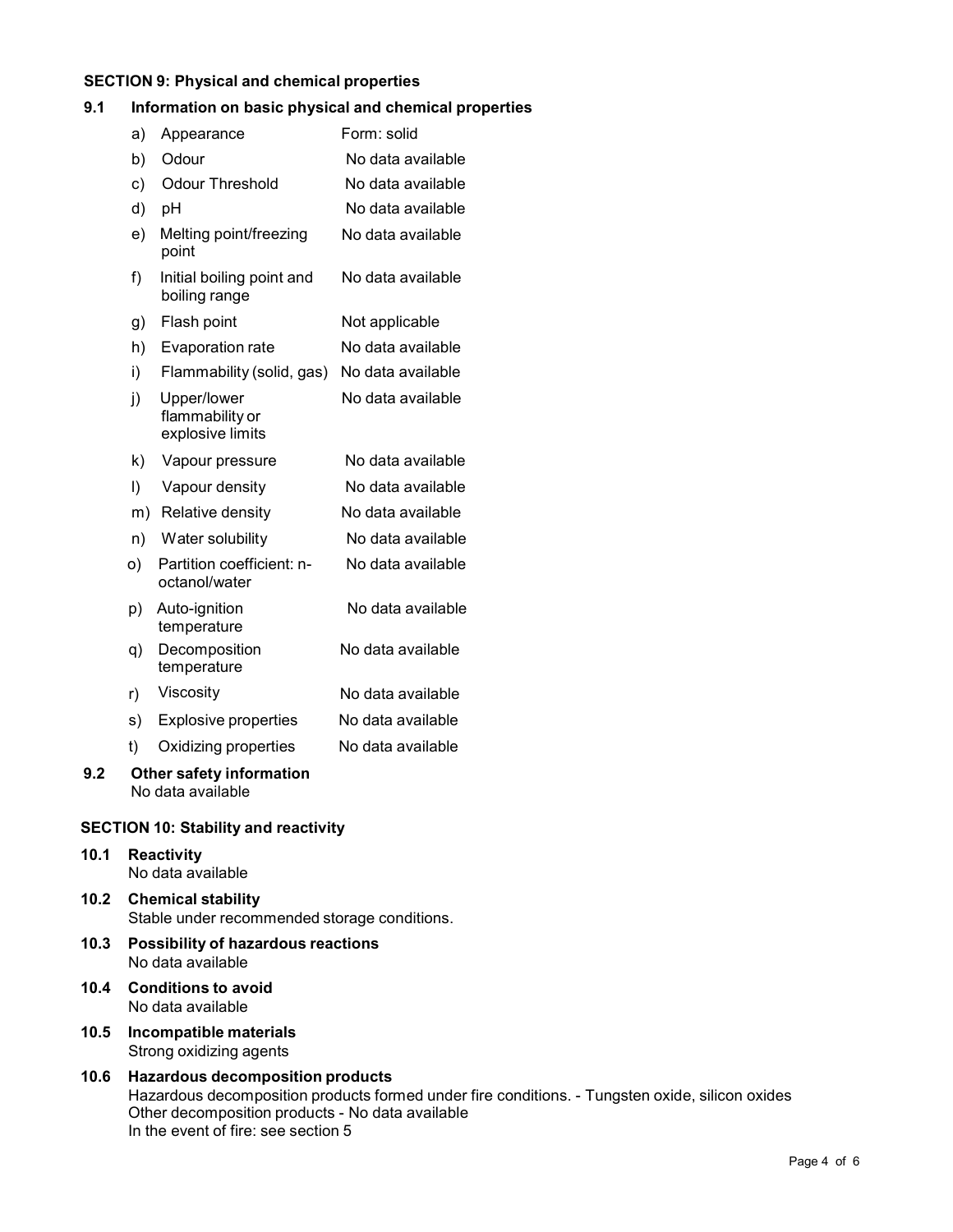## **SECTION 11: Toxicological information**

## **11.1 Information on toxicological effects**

## **Acute toxicity**

No data available12-Wolframosilicic acid hydrate Inhalation: No data available(12-Wolframosilicic acid hydrate)

# **Skin corrosion/irritation**

No data available(12-Wolframosilicic acid hydrate)

### **Serious eye damage/eye irritation**

No data available(12-Wolframosilicic acid hydrate)

## **Respiratory orskin sensitisation**

No data available(12-Wolframosilicic acid hydrate)

#### **Germ cell mutagenicity** No data available(12-Wolframosilicic acid hydrate)

**Carcinogenicity**

IARC: No component of this product present at levels greater than or equal to 0.1% is identified as probable, possible or confirmed human carcinogen by IARC.

#### **Reproductive toxicity**

No data available(12-Wolframosilicic acid hydrate)

## **Specific target organ toxicity - single exposure**

Inhalation - May cause respiratory irritation.(12-Wolframosilicic acid hydrate)

# **Specific target organ toxicity - repeated exposure**

No data available

#### **Aspiration hazard**

No data available(12-Wolframosilicic acid hydrate)

## **Additional Information**

RTECS: Not available

To the best of our knowledge, the chemical, physical, and toxicological properties have not been thoroughly investigated.(12-Wolframosilicic acid hydrate)

## **SECTION 12: Ecological information**

- **12.1 Toxicity** No data available
- **12.2 Persistence and degradability** No data available
- **12.3 Bioaccumulative potential** No data available
- **12.4 Mobility in soil** No data available(12-Wolframosilicic acid hydrate)

# **12.5 Results of PBT and vPvB assessment**

This substance/mixture contains no components considered to be either persistent, bioaccumulative and toxic (PBT), or very persistent and very bioaccumulative (vPvB) at levels of 0.1% or higher.

# **12.6 Other adverse effects**

No data available

## **SECTION 13: Disposal considerations**

# **13.1 Waste treatment methods**

## **Product**

Offer surplus and non-recyclable solutions to a licensed disposal company. Dissolve or mix the material with a combustible solvent and burn in a chem scrubber.